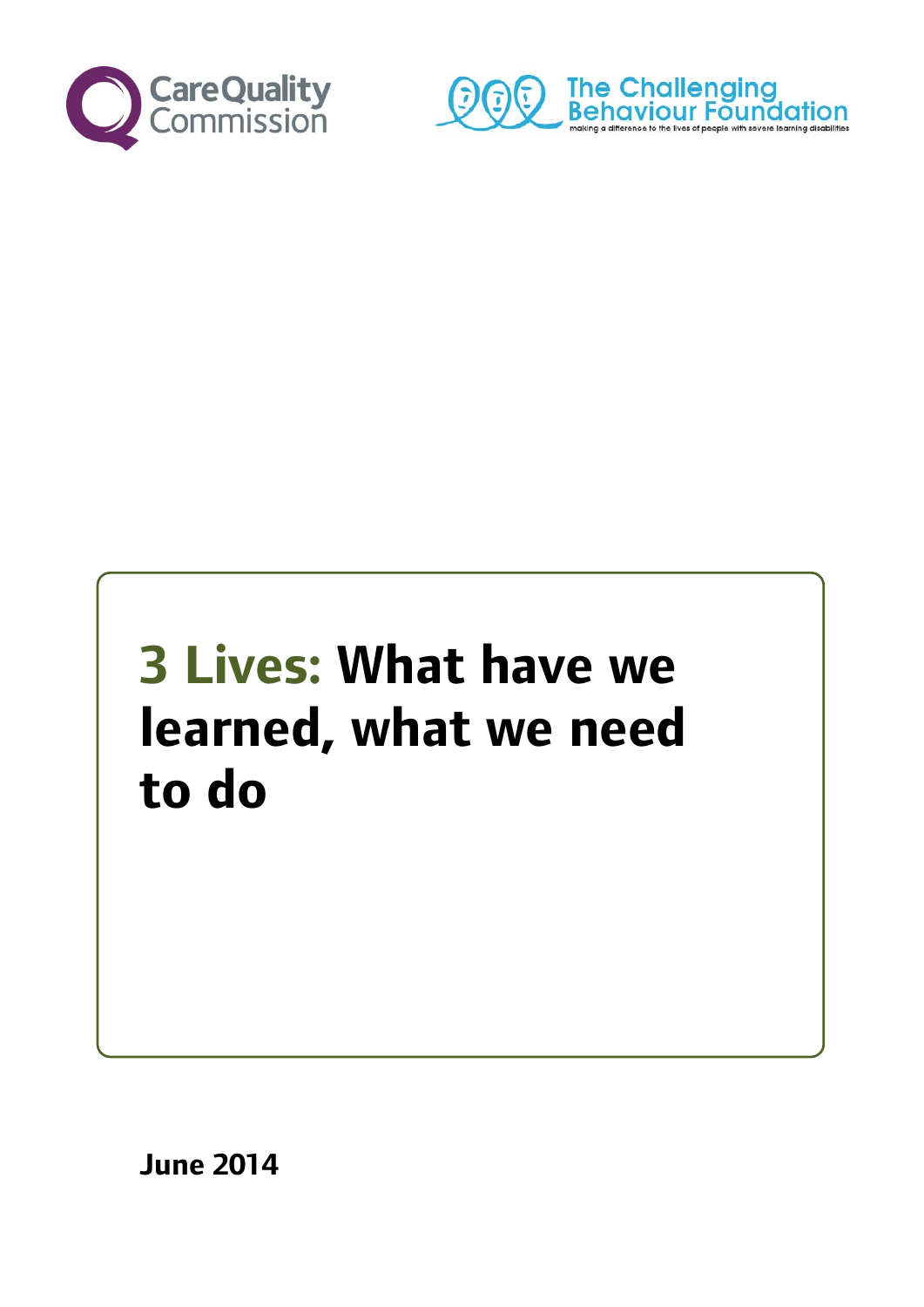# **Background**

Tragically there is a litany of abuse of those who are made vulnerable by their circumstances and all too often families who are so integral to fulfilling lives for their sons and daughters are alienated and excluded by the systems. Our beliefs, attitudes and values affect the way all of us treat other people. People with a learning disability and their families have not always been served well by the health and care systems. This cannot be right at any level, and all too often has had disastrous and tragic consequences for individuals with a learning disability and their families. This has particularly been the case where people have been admitted into mental health and learning disability hospital environments. What should have been short-term assessment and intervention programmes, have become long-stay institutional care with sons, daughters, brothers, sisters and other relatives stranded many miles from their homes and families for disproportionately long periods of time. This approach signifies the breakdown in personalised care where individuals and families are central to the care planning processes we have in place.

The Challenging Behaviour Foundation (CBF) works closely with the Care Quality Commission (CQC) to highlight issues and identify concerns through the inspection programme of services for people with learning disabilities and their families. On the journey back from visiting Lisa<sup>[1](#page-0-0)</sup>, one of the three lives shared at the event, colleagues from CQC and CBF discussed learning from getting it wrong for people translating to concrete actions that make a positive difference. We must learn and change to ensure that behaviours and practices are in place to prevent more people from suffering from poor damaging and brutalising services. We all have a responsibility and we can all do something.

In the field of learning disability, there has been great emphasis on sharing good practice in the hope that this will inspire and empower others to replicate that practice. However, while this is important, it is clear that simply describing where things go well is not enough. We have not seen widespread replication of care programmes that work well and have the individual and family heart and centre of the process.

"When people die in a train crash, we don't just look at why other trains ran efficiently and didn't crash – we look at the circumstances and events that led up to the crash to ensure we put things in place to prevent another one." Family carer

We agreed to hold an event where we asked people to share their stories, and to use those experiences to identify actions that could be taken. We wanted senior stakeholders from across the health, care and criminal justice system to be part of the event and make commitments to take the right actions within their sphere of influence. Stories about people's experiences are a powerful vehicle for helping us to make the emotional connection so often missing between what we do and the reality of the individual lived experience.

On 12 February 2014, CQC hosted an event, chaired by CQC Board member Professor Louis Appleby, where colleagues attended and listened to descriptions of three people's lives. Everyone present was able to identify actions that they would take, within the context of other initiatives and opportunities, to address the issues the stories

<sup>&</sup>lt;sup>1</sup> Name changed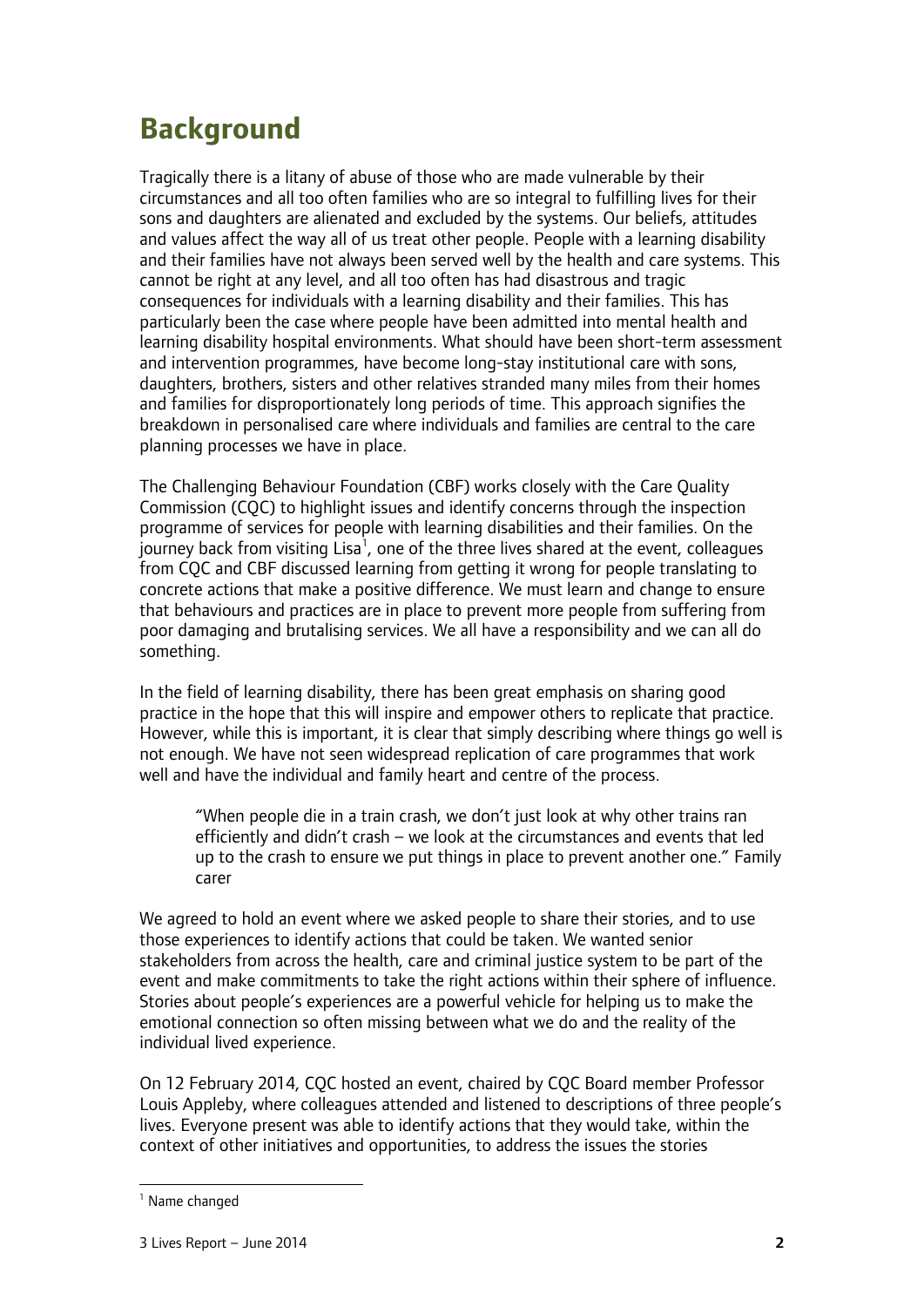graphically illustrated. There was a strong commitment to do so. In addition, there are some national initiatives that the identified actions can feed into. There was a consensus that no new structures or mechanisms should be established, but that wherever possible the links should be made to:

- The Joint Improvement Programme Team sponsored by the Department of Health (DH) and led by NHS England and the Local Government Association.
- The DH team reviewing the Mental Health Act Code of Practice.
- The DH Learning Disability Programme Board chaired by the Minister of State.

We recognise that there is already a significant programme of work underway to transform the current parts of the system that fail to meet individual and family need. Additionally, we agreed that we would support the ongoing programmes of work through these stories, to the commitments set out in the DH publication Transforming care: a national response to Winterbourne View Hospital.

This is a report of that meeting and the proposed resulting actions. These have been thematically grouped, based on the discussions and the recorded feedback.

## **The 3 Lives**

The event focused on the lives of three individuals: Connor, Lisa and Kayleigh.

#### **Connor's story**

Connor's mum Sara described her son. He was a lively engaging and active child, with a loving and supportive family and a wide circle of friends. He attended a school for children with learning disabilities, where he was very popular and he enthusiastically participated in a range of activities and sports. However, in his teenage years he developed epilepsy, which he found difficult to accept, and his mental health deteriorated. As he moved into adulthood, his family asked for support, but it was not provided and they reached crisis point. Connor was admitted to an assessment and treatment unit near their family home. At this point his family was excluded – although still at school in the sixth form, Connor was now legally an adult. His family did all they could to ensure that staff understood what Connor was like when he was well and what his needs were, which included his relationship with his family. After 107 days in the unit, Sara received a call while at work to tell her to go to the local hospital where Connor had been taken. When she arrived he was on a life support machine – he had had a seizure whilst in the bath unsupervised and had been found unconscious. The life support machine was switched off. He was 18.

#### **Lisa's story**

Lisa's story was described by David (who works for NHS England and had recently reviewed her care), Di (CQC inspector) and Viv (CBF). Lisa was "discovered" by a CBF Expert by Experience member of the CQC review team, as part of the learning disability review [\(www.cqc.org.uk/content/review-learning-disability-services-1\)](http://www.cqc.org.uk/content/review-learning-disability-services-1) of her service. During the two-day inspection of the assessment and treatment unit, no one set eyes on Lisa – the CBF Expert by Experience was concerned because she was told that Lisa lived in a locked area at the end of a male ward. She did not come out and no one went in. The CBF raised concerns through the usual channels and was "reassured" that Lisa was "well-known", had an advocate, that there were regular review meetings, and that she was very complex and challenging. CBF insisted on pursuing her case and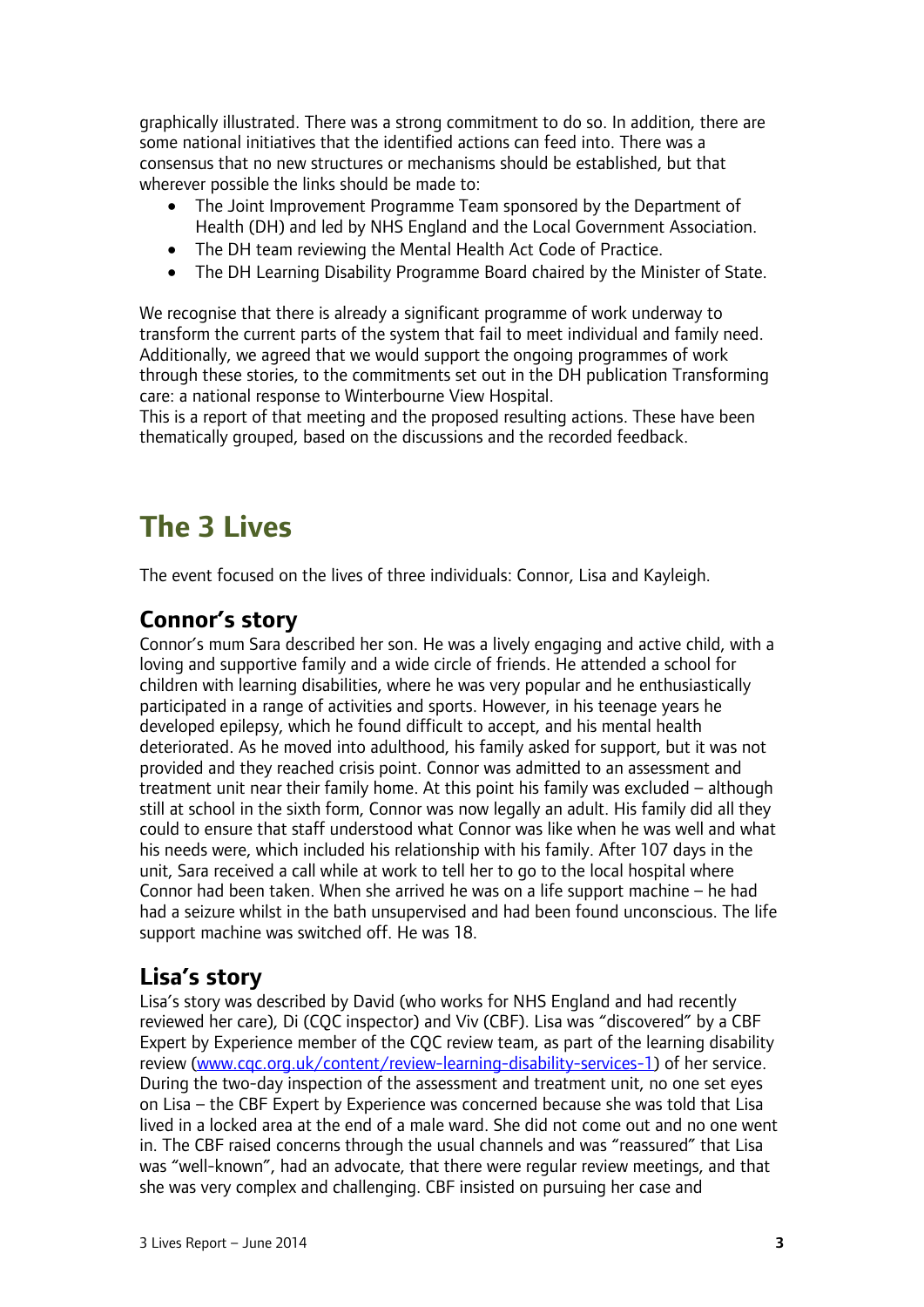discovered that she was kept in a locked area, slept on a beanbag, never went out and staff interacted with her through a small letterbox style "hatch". For example, her food was passed to her through this hatch, and her hair was brushed through this hatch. She lived like this for nine years detained under the Mental Health Act. There was no therapeutic input – it was containment, and it cost an average of  $\pounds$ 1,800 per day, over £12,600 per week. No one raised concerns about this arrangement until CBF did. Lisa has now moved to a new service and is doing well, but there is considerable work to do to undo the damage caused by living in solitary confinement for so long.

#### **Kayleigh's story**

Kayleigh was described by her mum Wendy. Kayleigh's journey through assessment and treatment units started when she hit a member of her staff team while in a residential placement. She was placed in hospital services where she encountered other negative behaviours that she learnt. She spent 10 years in these environments, including moving to Winterbourne View as a step-down service for her. She lived at Winterbourne View for almost three years and when it closed she was moved to a low secure assessment and treatment unit 250 miles away from home. This was intended to be a very shortterm placement before bringing her back closer to home, and one that Wendy was always opposed to. However, she spent the next 2.5 years there while Wendy tried to get her out. Kayleigh was detained under the Mental Health Act making discharge a very difficult challenge. Kayleigh was subjected to very restrictive measures that were unnecessary and not in her best interest. Her behaviour deteriorated, which resulted in more restrictions – a self-perpetuating cycle that appeared to have no end. The responsible clinician employed by the private hospital that she was in, opposed her discharge and was keen for her to move to a more restrictive (medium secure) service, run by the company she worked for. It took Wendy, supported by a range of other people and organisations and local commissioners, a huge amount of determined effort to enable Kayleigh to move back to her own house in her home area.

# **Discussion**

After hearing each of these moving stories, attendees discussed the issues and identified where action needed to be taken. There were a number of common themes that related to all three stories. The actions that were identified have been stated and restated previously and in other publications. It is clear that they have not been universally implemented and there is still significant scope for humanising services and protecting individual dignity and rights.

The common themes that emerged were:

- The importance of understanding the person, and listening to them and their family.
- The need for local professional expertise and early intervention close to home.
- The importance of good multidisciplinary support, including transition between child and adult services.
- The closure of services that do not meet people's needs, and which are at odds with the right models of care.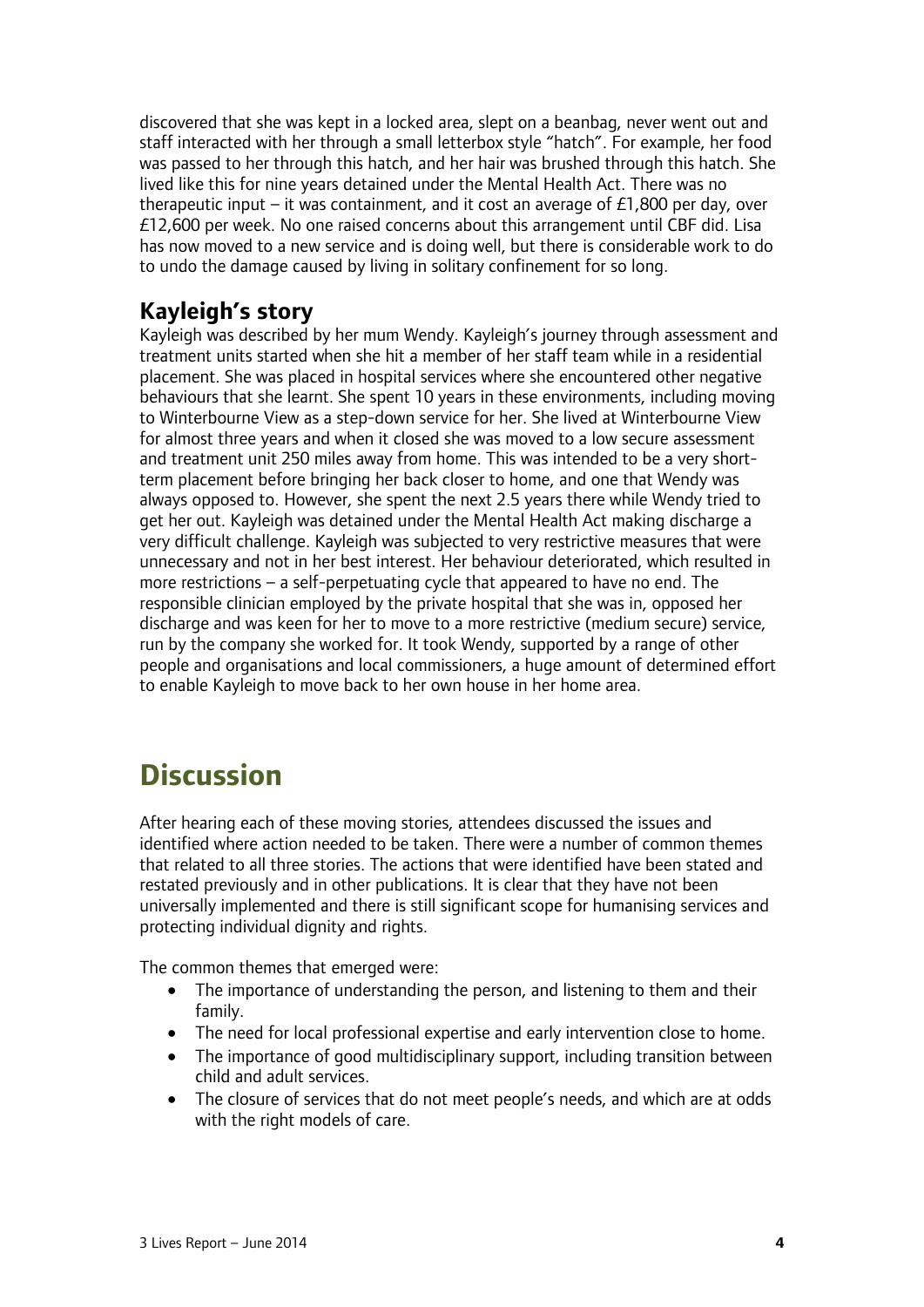

The main purpose of this event was to seek colleagues' commitments to change for the better for people with learning disabilities and their families. The conversations that took place after each of the stories provided the basis for the actions and who would be accountable for delivering these on behalf of their organisation. These are set out in the table below. Wherever possible, the actions need to build on or feed into existing system structures and programmes. There were no expectations that new programmes structures or accountability arrangements would need to be established. There is not a long list of actions: those identified are challenging to implement but necessary to deliver the system transformation for individuals with learning disability and their families.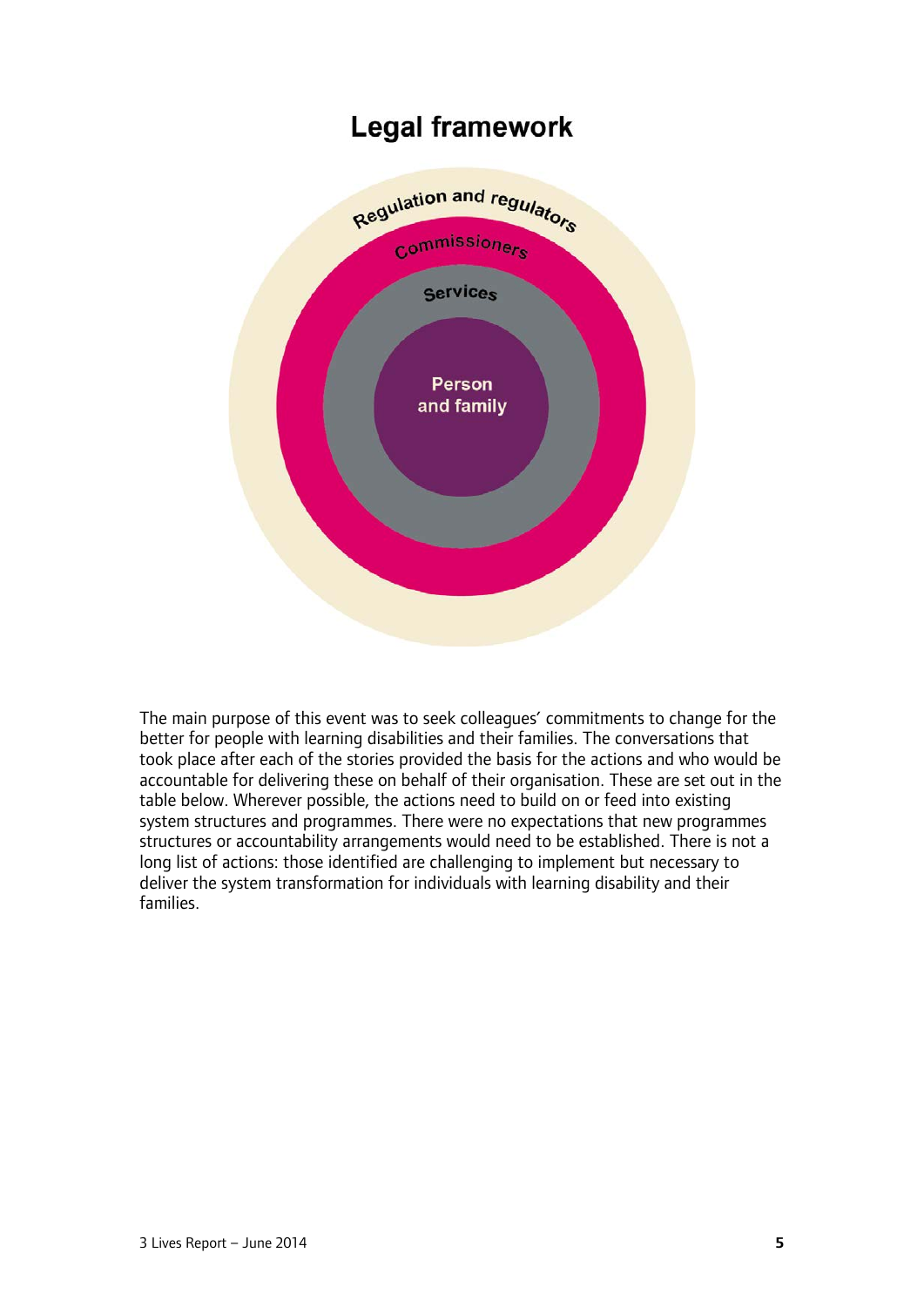# **Actions**

| <b>Issue</b>                                                                                                                      | <b>Action</b>                                                                                                                                                                                                                                                                                        | Who                                                                                                                                                                                                                                            | How will we know?                                                                                                                                                    |
|-----------------------------------------------------------------------------------------------------------------------------------|------------------------------------------------------------------------------------------------------------------------------------------------------------------------------------------------------------------------------------------------------------------------------------------------------|------------------------------------------------------------------------------------------------------------------------------------------------------------------------------------------------------------------------------------------------|----------------------------------------------------------------------------------------------------------------------------------------------------------------------|
| The health and care<br>system focuses on<br>the system not the<br>individuals and<br>families who are<br>served by the<br>system. | COC will make this the<br>focus in the inspection<br>programme of services for<br>people with learning<br>disabilities and their<br>families, including using<br>Experts by Experience in<br>the inspections.<br>Inspections will<br>demonstrate a shift to<br>individual outcomes being<br>central. | CQC Board will oversee,<br>and hold to account, the<br>COC executive for the<br>delivery of this programme<br>of work.                                                                                                                         | People with learning<br>disabilities and their<br>families will report that<br>CQC ratings reflect their<br>experience of services.                                  |
|                                                                                                                                   | Professional<br>accountabilities need to be<br>emphasised again by<br>professional regulators and<br>royal colleges.                                                                                                                                                                                 | The Royal College of<br>Psychiatrists faculty of<br>intellectual disability and<br>the Royal College of<br>Nursing are to share these<br>outputs through their<br>networks.                                                                    | By a written commitment<br>from the colleges to uphold<br>the professional standards<br>for care and welfare of<br>patients in learning<br>disability care settings. |
|                                                                                                                                   |                                                                                                                                                                                                                                                                                                      | CQC and CBF are to<br>formally share this report<br>with the relevant<br>professional regulators and<br>request information about<br>actions that will be taken,<br>and how progress is<br>monitored.                                          | Responses from regulators.                                                                                                                                           |
| Individuals are in<br>long-term hospital<br>placements and<br>repeatedly detained<br>under the Mental<br>Health Act (MHA).        | The Learning Disability<br>Census and NHS England<br>Quarterly Data Collection<br>to identify who is in the<br>hospital system and the<br>duration of stay. The data<br>must drive commissioner<br>reviews and plans of action<br>for community-based living<br>arrangements.                        | This is already factored into<br>the DH and LGA sponsored<br>programme of work<br>through the Winterbourne<br>View Joint Improvement<br>Programme (JIP) team.<br>The Royal College of<br>Psychiatrists' training<br>curriculum for psychiatric | Learning disability census<br>data will show reduction in<br>length of stay and length<br>of detention.<br>JIP team reports will report<br>evidence of change.       |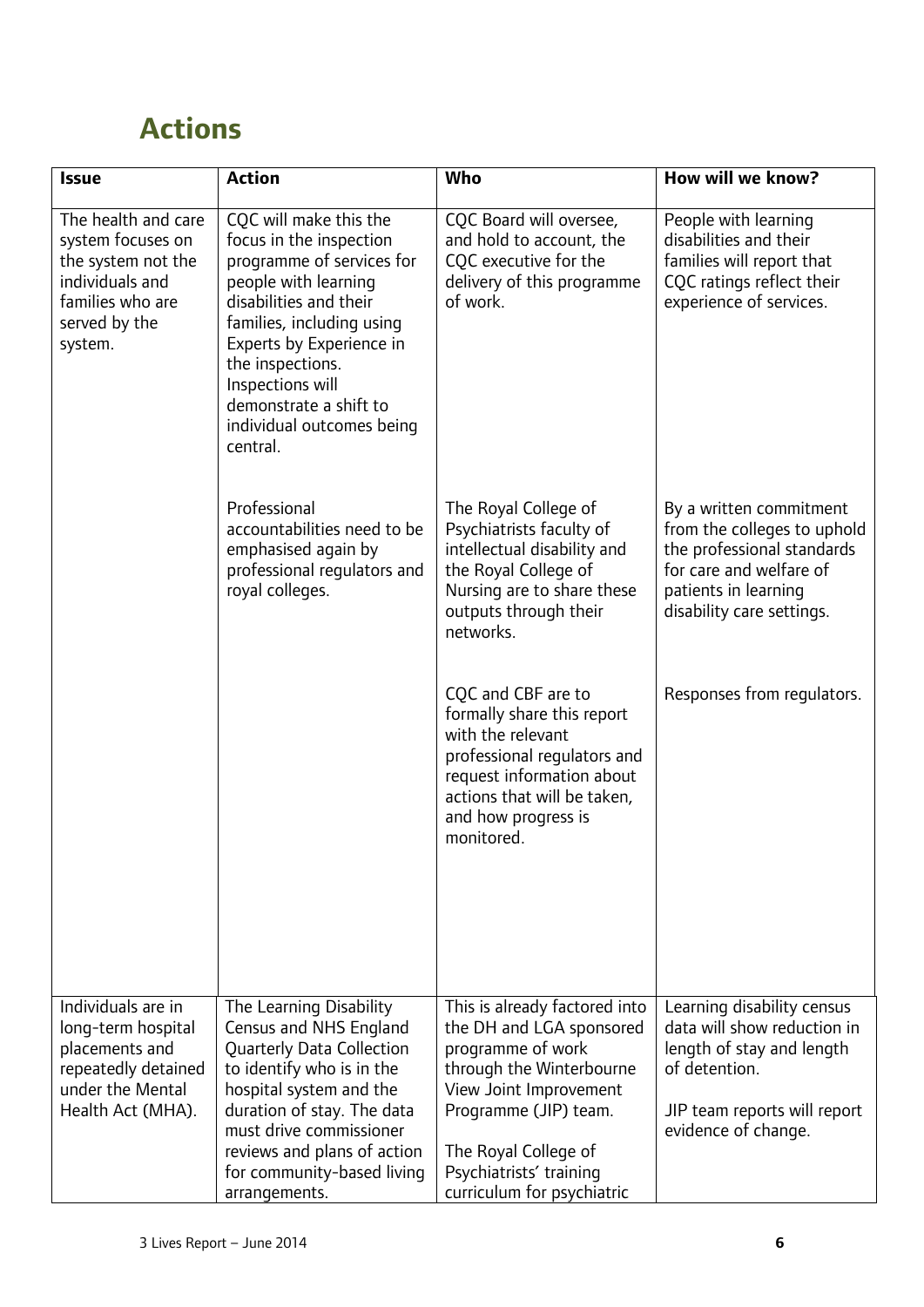|                                                                                                                                                   |                                                                                                                                                                                        | trainees in learning<br>disability has been revised<br>with Winterbourne issues<br>incorporated.                                                                                                                                                            |                                                                                                                     |
|---------------------------------------------------------------------------------------------------------------------------------------------------|----------------------------------------------------------------------------------------------------------------------------------------------------------------------------------------|-------------------------------------------------------------------------------------------------------------------------------------------------------------------------------------------------------------------------------------------------------------|---------------------------------------------------------------------------------------------------------------------|
|                                                                                                                                                   | <b>CQC MHA Commissioners</b><br>assessments will be<br>integrated into the model<br>of inspection for Mental<br>Health and Learning<br>Disability Services.                            | <b>CQC Deputy Chief</b><br>Inspector for Mental Health<br>and Learning Disability<br>inspections.                                                                                                                                                           | Inspection reports.                                                                                                 |
|                                                                                                                                                   | The MHA Code of Practice<br>under review to set out<br>parameters of acceptable<br>practice about long-term<br>detention under the MHA.                                                | Department of Health<br>(DH).                                                                                                                                                                                                                               | Revised Code of Practice.                                                                                           |
| There are not<br>enough local<br>multidisciplinary<br>community learning<br>disability services<br>staffed with skilled                           | <b>Health Education England</b><br>(HEE) is responsible for<br>workforce development<br>and they must plan for this<br>requirement.                                                    | HEE to be appraised of the<br>data analysis from the JIP<br>team, stocktake by JIP<br>team.                                                                                                                                                                 | HEE has robust plan with<br>measureable outcomes<br>around this specific<br>workforce.                              |
| and able<br>professionals.                                                                                                                        | The JIP team stocktake<br>data to be used to identify<br>where these services need<br>to be prioritised, including<br>crises support teams.                                            | The Learning Disability<br>Professional Senate to be<br>asked to plan how to<br>address this, in partnership<br>with HEE and the Royal<br>College of Psychiatrists<br>Faculty, to support<br>planning for learning<br>disability teams at a local<br>level. | HEE workforce plans<br>accurately reflect the<br>development for learning<br>disability staffing across<br>England. |
|                                                                                                                                                   | The Royal College of<br>Psychiatrists to lead a<br>review of provision but<br>must include the<br>Association of Directors of<br><b>Adult Social Services</b><br>(ADASS).              | The Royal College of<br>Psychiatrists Faculty of<br>Intellectual Disability are<br>looking at the evidence<br>base of role and<br>effectiveness of community<br>learning disability services.                                                               | Findings to be made<br>available in a report.                                                                       |
| Health and care<br>services for people<br>with learning<br>disability and their<br>families are poorly<br>integrated in some<br>parts of England. | NHS England quarterly<br>collections, and the<br>stocktake carried out by<br>the Winterbourne View JIP<br>team, already identify the<br>least well integrated<br>services, and require | This is already factored into<br>the DH and Local<br><b>Government Association</b><br>(LGA) sponsored<br>programme of work<br>through the Winterbourne<br>View JIP team                                                                                     | Through JIP progress<br>reports.                                                                                    |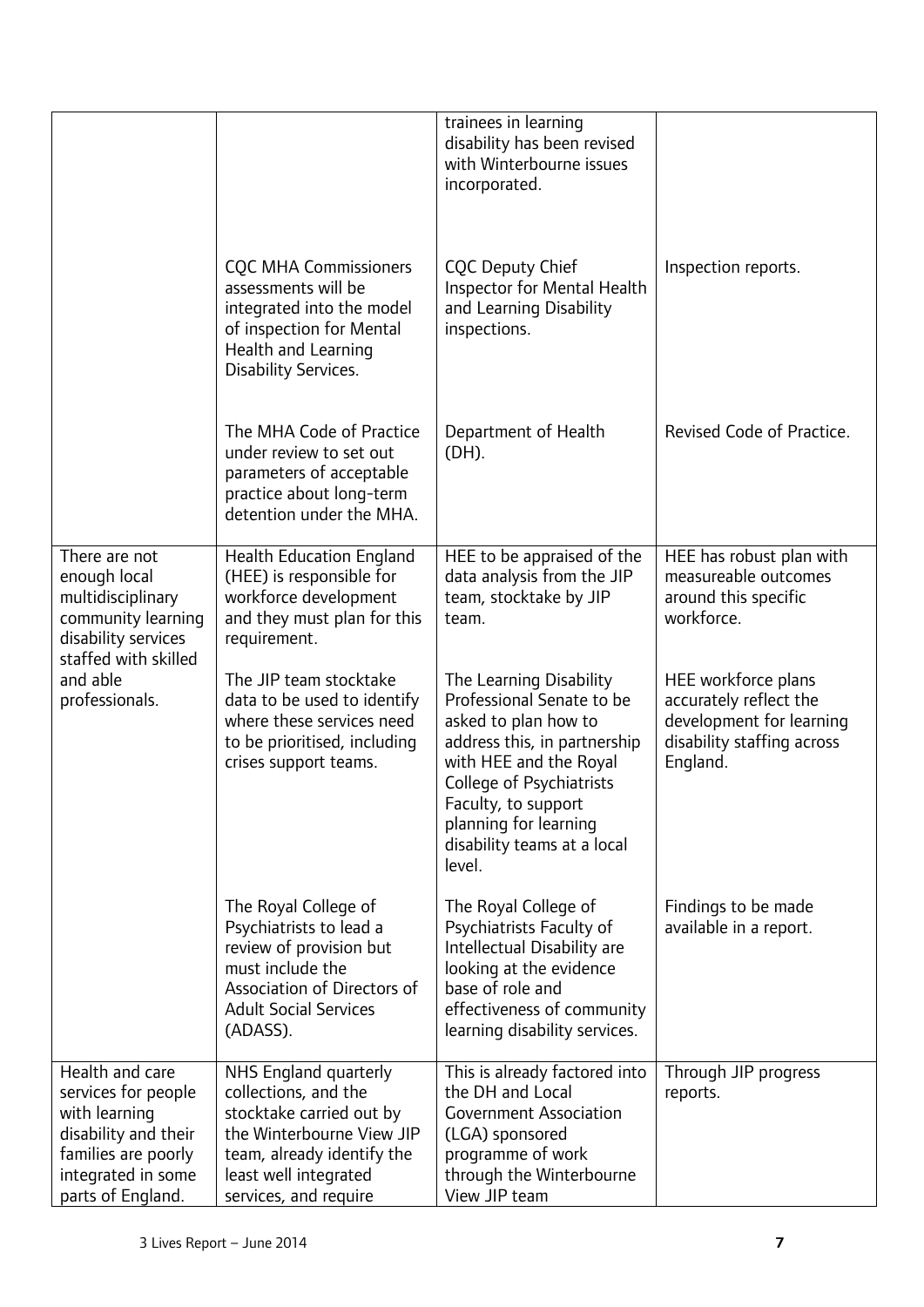|                                                                                                                                          | improvement actions and<br>plans from them.                                                                                                                                                                                  |                                                                                                                                                                                                                                                                                                                                                       |                                                                                                                                                                                                                                                                                                                                                                          |
|------------------------------------------------------------------------------------------------------------------------------------------|------------------------------------------------------------------------------------------------------------------------------------------------------------------------------------------------------------------------------|-------------------------------------------------------------------------------------------------------------------------------------------------------------------------------------------------------------------------------------------------------------------------------------------------------------------------------------------------------|--------------------------------------------------------------------------------------------------------------------------------------------------------------------------------------------------------------------------------------------------------------------------------------------------------------------------------------------------------------------------|
|                                                                                                                                          | Health and local authority<br>commissioners should<br>review all long-term<br>placements, where both<br>duration of stay and costs<br>are excessive.                                                                         | NHS England, Clinical<br><b>Commissioning Groups</b><br>(CCGs), ADASS and the<br>LGA.<br>ADASS to be involved in<br>setting the framework for<br>the reviews/regional<br>monitoring, and for<br>providing support and<br>advice to local authorities<br>where needed.                                                                                 | Reported through the JIP,<br>with data being collected<br>by NHS England as part of<br>its routine data collection.<br>From 2015, the data will be<br>collected by Health and<br>Social Care Information<br>Centre (HSCIC) Local Area<br>In-Depth Review<br>Programme, led by the JIP<br>team, will review all these<br>placements and report<br>quarterly.              |
|                                                                                                                                          |                                                                                                                                                                                                                              | An audit of the work of the<br>care trusts who deliver<br>learning disability support<br>needs to be carried out.                                                                                                                                                                                                                                     | The JIP team should set<br>out the availability of joint<br>services that exist in<br>England.                                                                                                                                                                                                                                                                           |
| Whole life planning<br>to support<br>transitional<br>arrangements from<br>children's to adult<br>services is poor<br>across the country. | The system partners need<br>to carry out a proper<br>analysis, supported by<br>epidemiological data, to<br>identify future need and to<br>commission appropriate<br>local community and<br>housing services<br>accordingly.  | This is a programme of<br>work that should be<br>sponsored by the DH and<br>LGA as part of their system<br>transformation<br>responsibilities. The<br>proposal should be<br>considered by the JIP team.<br>This work must ensure that<br>commissioners actively<br>engage families and people<br>in the services as part of<br>the programme of work. | Each local authority and<br>CCG area will have a<br>detailed, published plan<br>setting out commissioning<br>patterns and behaviours for<br>whole life learning disability<br>services, based on the<br>assessment of needs. There<br>will be mechanisms<br>identified that these carry<br>the support and<br>endorsement of families<br>and people who use<br>services. |
| The law is not used<br>effectively and<br>efficiently to ensure<br>that people's rights<br>are upheld.                                   | Convene group of<br>interested and skilled<br>lawyers to clearly set out<br>the legal issues involved in<br>the three stories shared, so<br>that people's legal rights<br>are explained, and legal<br>recourse is available. | The JIP team, CQC and the<br>CBF bring the group of<br>lawyers together to work<br>on a relevant publication<br>that sets out rights and<br>responsibilities.                                                                                                                                                                                         | Clear guidance available<br>and clear pathways to legal<br>support produced by JIP<br>team, CQC and the CBF<br>The legal group to write<br>guidance for the Crown<br>Prosecution Service in<br>respect of pursuing<br>prosecutions of patients<br>with learning disabilities.                                                                                            |
| Individuals do not<br>routinely have<br>access to high                                                                                   | CQC and the CBF to write<br>to the Office for Disability<br>Issues and DH to ask how                                                                                                                                         | NHS England data<br>collection on advocacy as<br>part of the JIP team work                                                                                                                                                                                                                                                                            | More independent<br>advocacy available and<br>used, to ensure good                                                                                                                                                                                                                                                                                                       |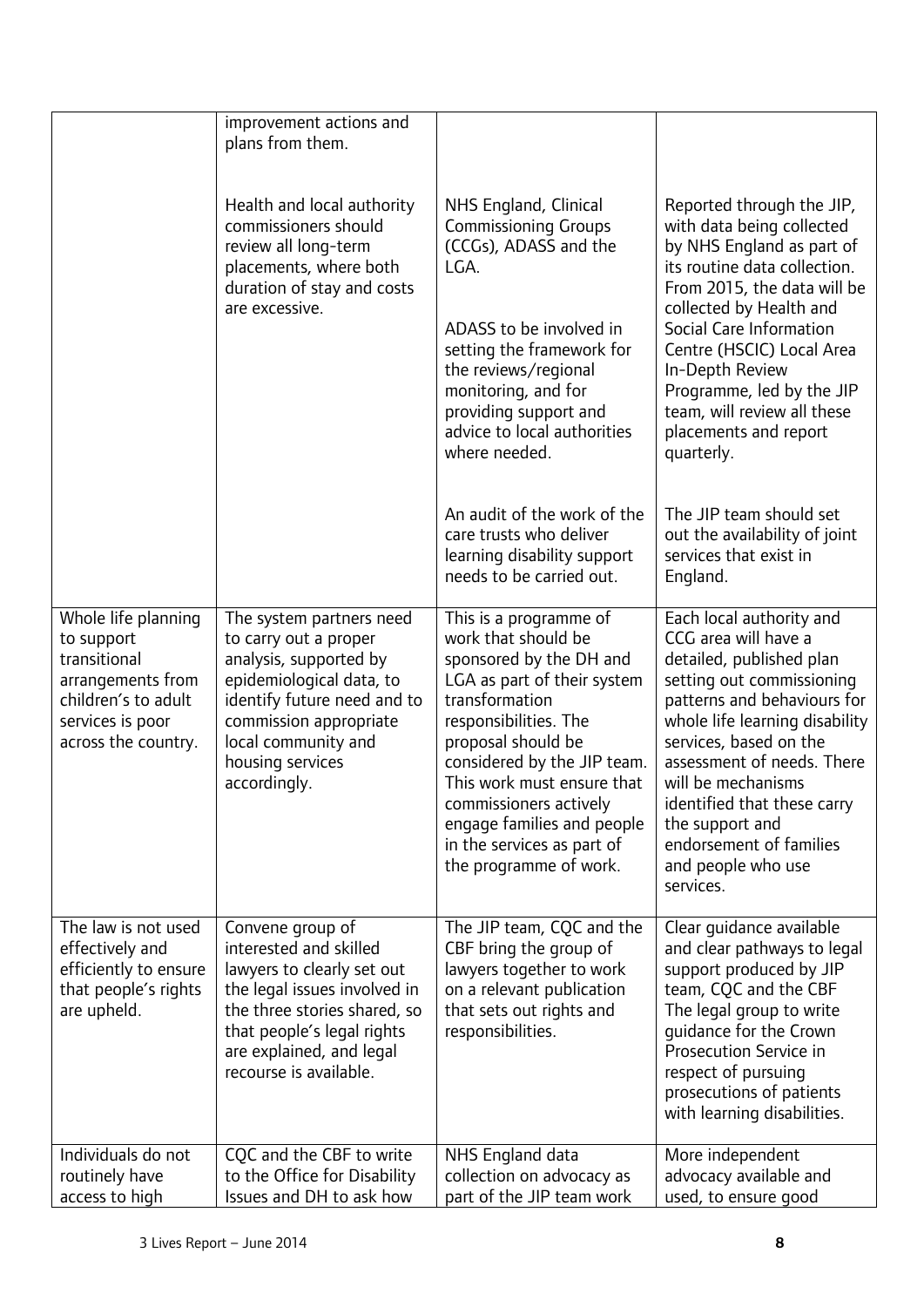| quality independent<br>advocacy services<br>that meet need.<br>Independent<br><b>Mental Health</b><br>Advocate (IMHA)<br>and Independent<br><b>Mental Capacity</b><br>Advocate (IMCA)<br>quality assurance | they will address wider<br>strategic independent<br>advocacy issues.<br>DH to be asked for data on<br><b>IMHA and IMCA</b><br>availability, quality and use.                                                                              | to be more specific, and to<br>form part of evidence<br>gathering.                                                                                                                                                                                                                           | outcomes for individuals.<br>CQC reports to include<br>statement about quality<br>and use of independent<br>advocacy in services. |
|------------------------------------------------------------------------------------------------------------------------------------------------------------------------------------------------------------|-------------------------------------------------------------------------------------------------------------------------------------------------------------------------------------------------------------------------------------------|----------------------------------------------------------------------------------------------------------------------------------------------------------------------------------------------------------------------------------------------------------------------------------------------|-----------------------------------------------------------------------------------------------------------------------------------|
| People end up in<br>services that are<br>available and more<br>$secure - rather than$<br>in places where<br>they get the<br>support they need.                                                             | Need for a national<br>strategy for secure services<br>for learning disabilities. We<br>could then map out present<br>provision and how these<br>pathways work, which<br>would give us an idea of<br>what we need to do things<br>better. | The Royal College of<br>Psychiatrists Faculty of<br>Intellectual Disability to<br>take the lead on this and<br>make a decision about<br>whether they will take this<br>on.                                                                                                                   | If it is adopted as a<br>programme of work, it will<br>lead to a clear exposition of<br>pathways that meet<br>therapeutic need.   |
| Whole life approach<br>to support and<br>services with<br>seamless<br>transitions,                                                                                                                         | Child and Adolescent<br><b>Mental Health Services</b><br>(CAMHS) must provide<br>assessment and<br>intervention when<br>indicated to individuals<br>with a learning disability.                                                           | Royal College of<br>Psychiatrists to establish a<br>small working group to<br>consider care pathways for<br>access to CAMHS and the<br>role of Tier 3 and 4 services<br>JIP team to develop<br>children sub group to plan<br>within the Winterbourne<br>View Joint Improvement<br>Programme. | A national audit of CAMHS<br>services, supported by the<br>JIP team.                                                              |

### **Summary and next steps**

The quality of provision of care for people with learning disabilities and their families is too variable across England. The use of institutional settings to house individuals for long periods of time away from home communities, and misusing the Mental Health Act legislation must not be allowed to continue. We have compelling evidence from research about what works most effectively for individuals and their families, and we must all continue to push for the implementation of the evidence base.